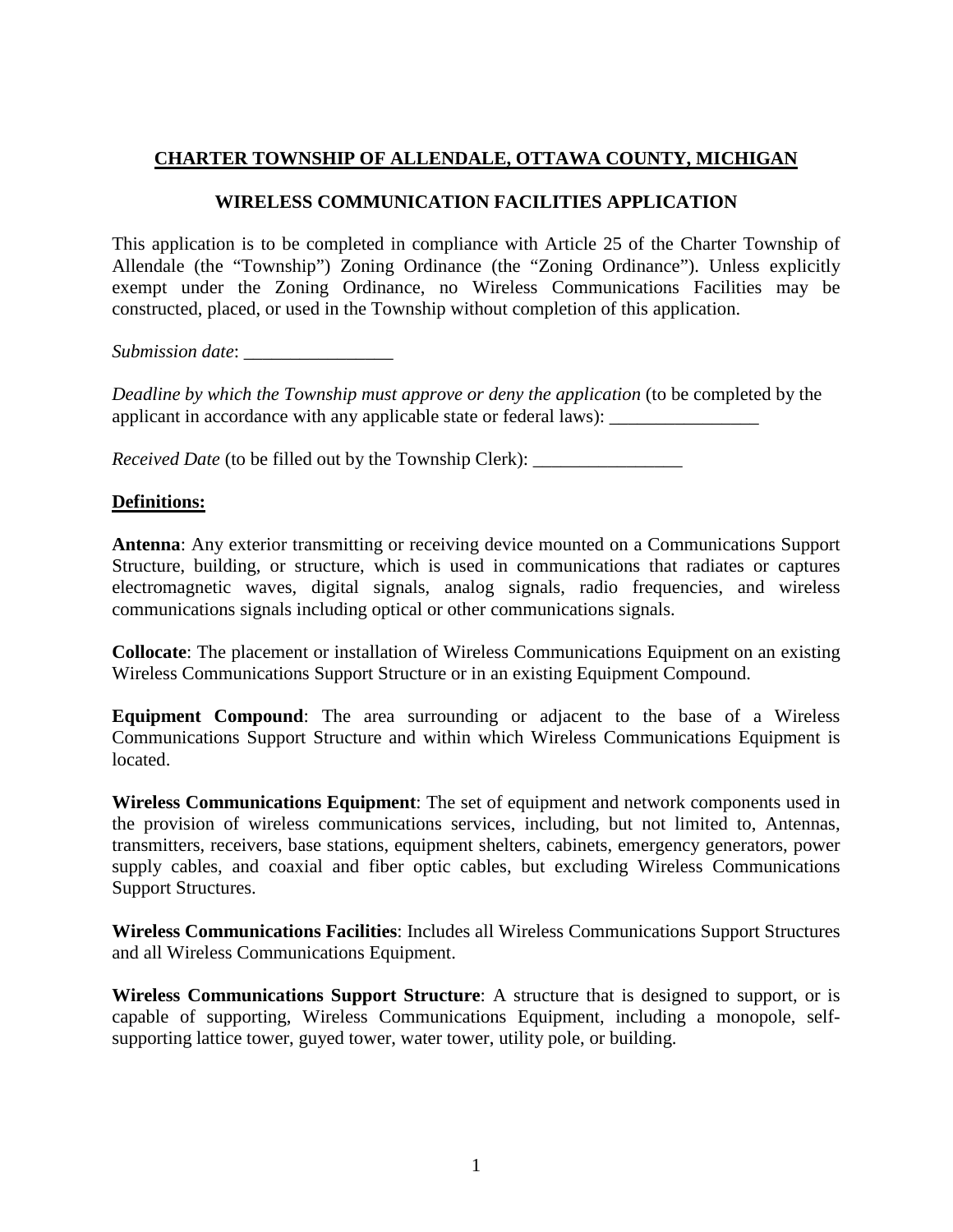#### **A. Applicant Information:**

| Signature of Contact Person, representing the applicant: |                                      |                                                                                                            |           |                                                     |  |
|----------------------------------------------------------|--------------------------------------|------------------------------------------------------------------------------------------------------------|-----------|-----------------------------------------------------|--|
|                                                          |                                      |                                                                                                            | <b>B.</b> | <b>Property Information for Requested Location:</b> |  |
|                                                          |                                      |                                                                                                            |           |                                                     |  |
|                                                          |                                      |                                                                                                            |           |                                                     |  |
|                                                          |                                      | Lot Area: ___________________________Lot Depth: ___________________________Lot Width: ____________________ |           |                                                     |  |
|                                                          |                                      |                                                                                                            |           |                                                     |  |
|                                                          |                                      |                                                                                                            |           |                                                     |  |
| C.                                                       | <b>Property Owner's Information:</b> |                                                                                                            |           |                                                     |  |
|                                                          | Owner:                               |                                                                                                            |           |                                                     |  |
|                                                          |                                      |                                                                                                            |           |                                                     |  |
|                                                          |                                      |                                                                                                            |           |                                                     |  |
|                                                          |                                      |                                                                                                            |           |                                                     |  |

# **E. Exempt Collocation**

If the request is exempt as a Collocation from Township zoning authority under state or federal law, please explain in detail. If the authority for the exemption includes requirements or qualifications that must be met, please align your answer with specific references to those requirements or qualifications.

Current exemptions available are within the Michigan Zoning Enabling Act (the "Zoning Enabling Act"), MCL 125.3101 *et seq.* and within Section 6409(a) of the Middle Class Tax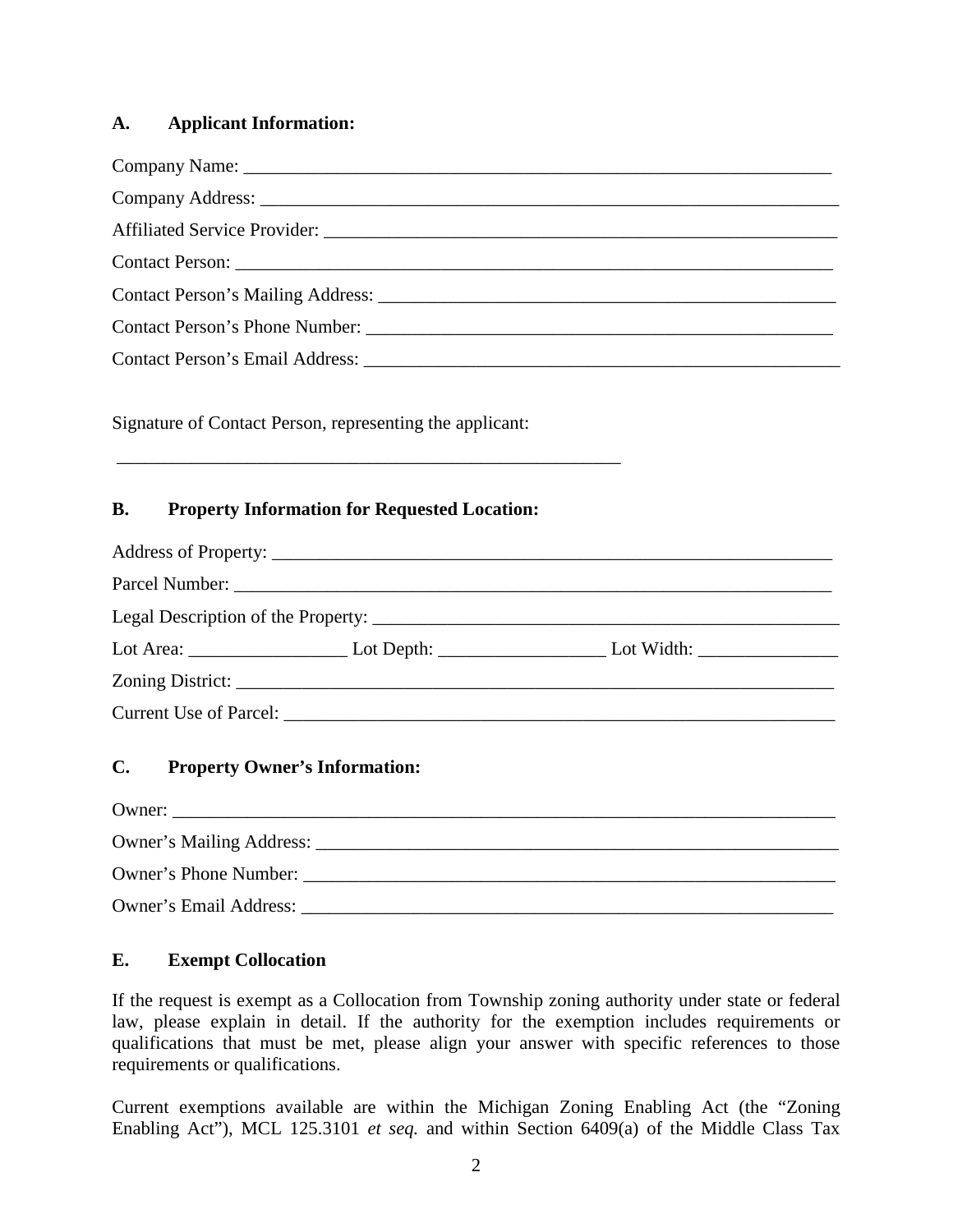Relief and Job Creation Act of 2012, 47 U.S.C. 1455(a) ("Section 6409(a)"), as interpreted by the Federal Communications Commission.

Please provide a copy of the original approval for the existing Wireless Communications Support Structure or Equipment Compound.

 $\overline{\phantom{0}}$  $\overline{\phantom{0}}$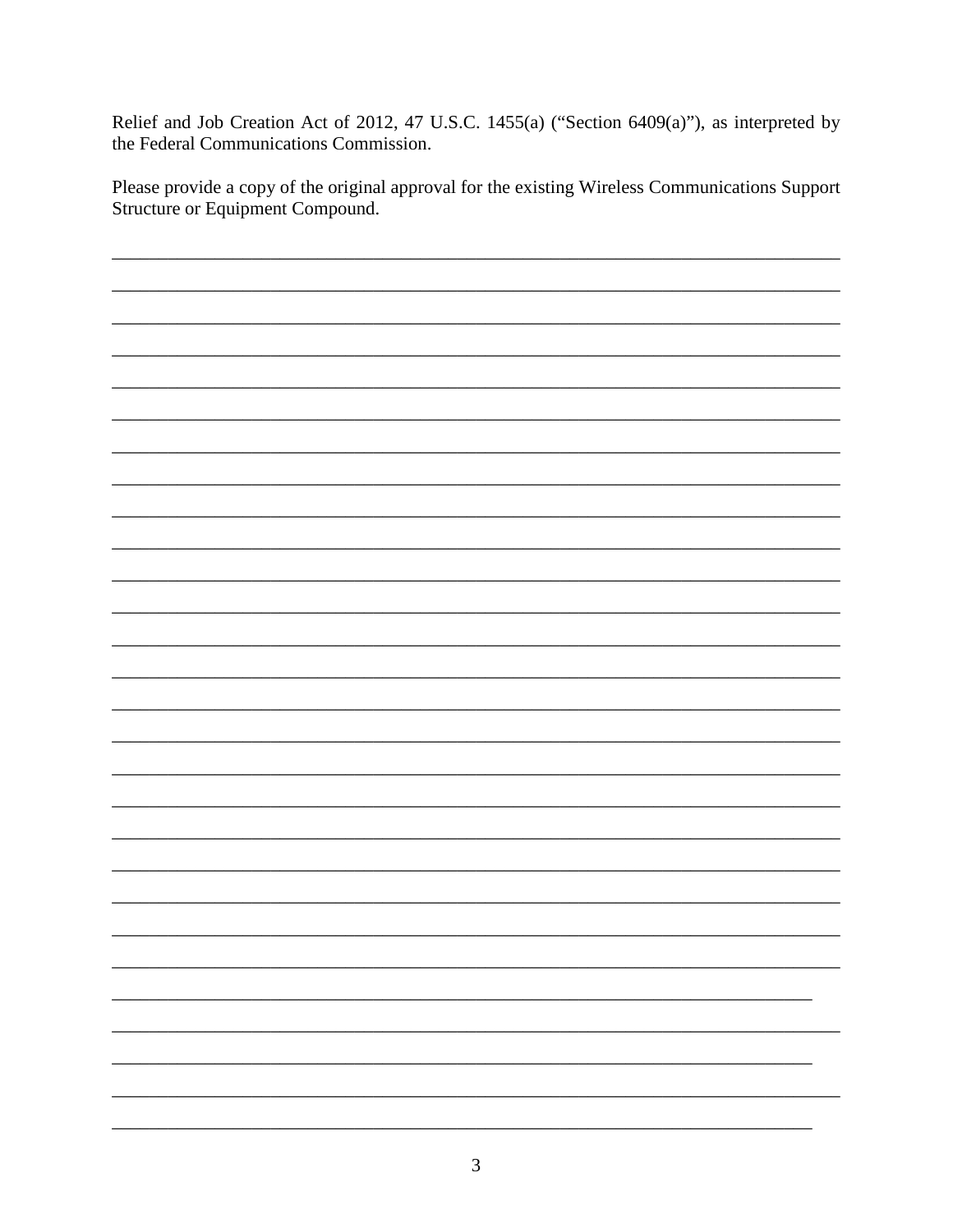$\mathbf{F}$ . If the Wireless Communications Facilities request is not exempt from Township regulation as a qualified Collocation, please complete the remainder of the application and submit a \$1,000 processing fee. Any portion of the fee that is not spent in reviewing the application will be returned to the applicant.

#### Answers may be indicated below or on a separate document.

Explanation and proof or the right to use of the land:

Explanation of the proposed use:

Explanation for the proposed location:

Statement regarding need:

Please provide a map depicting other Wireless Communications Support Structures within three miles of the proposed site, and explain why none of those existing locations can satisfy the above identify need: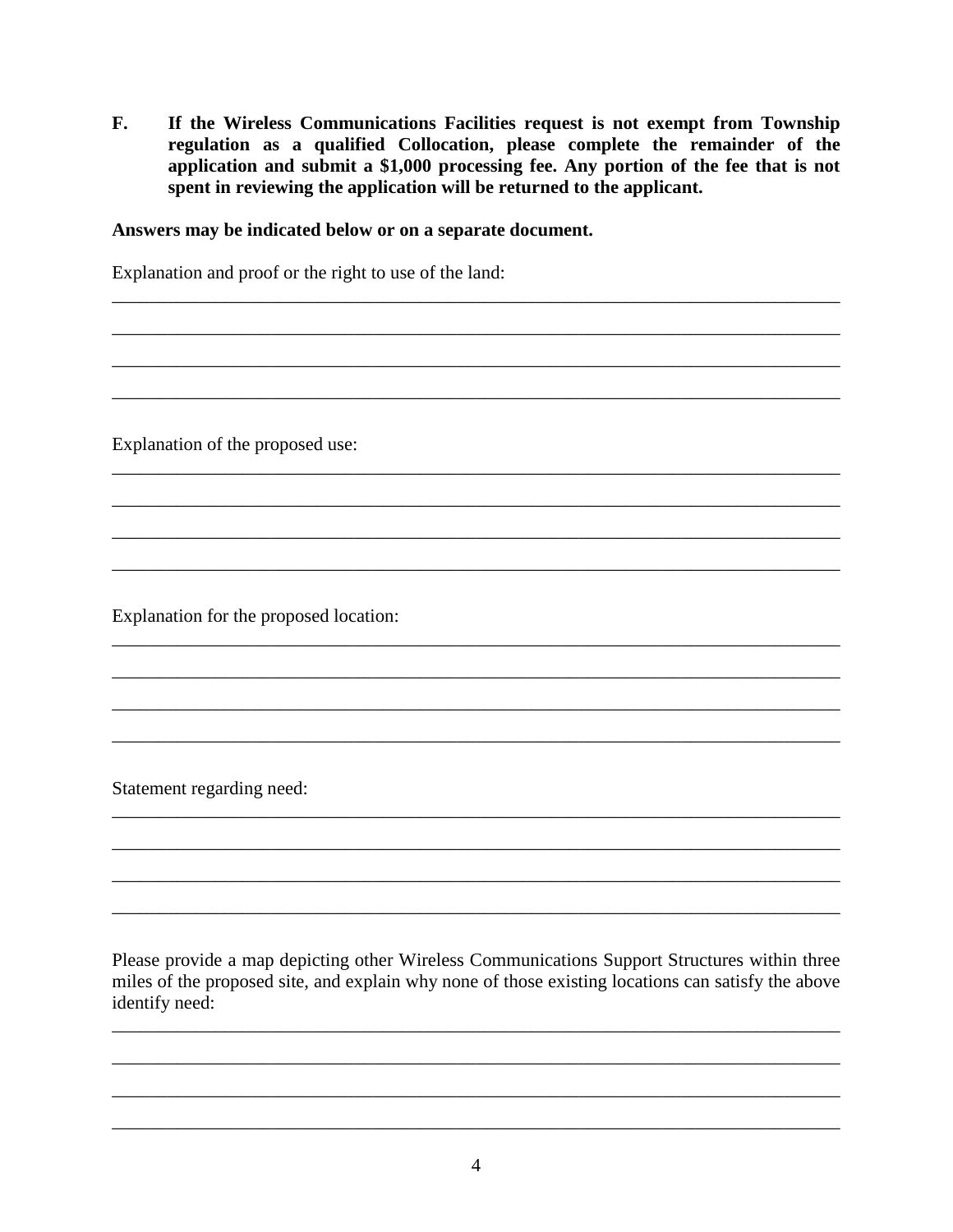Please explain whether other Collocations have been considered, and if so where and why those Collocations would be insufficient for the above-identified need:

\_\_\_\_\_\_\_\_\_\_\_\_\_\_\_\_\_\_\_\_\_\_\_\_\_\_\_\_\_\_\_\_\_\_\_\_\_\_\_\_\_\_\_\_\_\_\_\_\_\_\_\_\_\_\_\_\_\_\_\_\_\_\_\_\_\_\_\_\_\_\_\_\_\_\_\_\_\_

\_\_\_\_\_\_\_\_\_\_\_\_\_\_\_\_\_\_\_\_\_\_\_\_\_\_\_\_\_\_\_\_\_\_\_\_\_\_\_\_\_\_\_\_\_\_\_\_\_\_\_\_\_\_\_\_\_\_\_\_\_\_\_\_\_\_\_\_\_\_\_\_\_\_\_\_\_\_

\_\_\_\_\_\_\_\_\_\_\_\_\_\_\_\_\_\_\_\_\_\_\_\_\_\_\_\_\_\_\_\_\_\_\_\_\_\_\_\_\_\_\_\_\_\_\_\_\_\_\_\_\_\_\_\_\_\_\_\_\_\_\_\_\_\_\_\_\_\_\_\_\_\_\_\_\_\_

\_\_\_\_\_\_\_\_\_\_\_\_\_\_\_\_\_\_\_\_\_\_\_\_\_\_\_\_\_\_\_\_\_\_\_\_\_\_\_\_\_\_\_\_\_\_\_\_\_\_\_\_\_\_\_\_\_\_\_\_\_\_\_\_\_\_\_\_\_\_\_\_\_\_\_\_\_\_

Please explain how the proposed Wireless Communications Facilities shall be designed to accommodate other Collocations or other service providers:

\_\_\_\_\_\_\_\_\_\_\_\_\_\_\_\_\_\_\_\_\_\_\_\_\_\_\_\_\_\_\_\_\_\_\_\_\_\_\_\_\_\_\_\_\_\_\_\_\_\_\_\_\_\_\_\_\_\_\_\_\_\_\_\_\_\_\_\_\_\_\_\_\_\_\_\_\_\_

\_\_\_\_\_\_\_\_\_\_\_\_\_\_\_\_\_\_\_\_\_\_\_\_\_\_\_\_\_\_\_\_\_\_\_\_\_\_\_\_\_\_\_\_\_\_\_\_\_\_\_\_\_\_\_\_\_\_\_\_\_\_\_\_\_\_\_\_\_\_\_\_\_\_\_\_\_\_

\_\_\_\_\_\_\_\_\_\_\_\_\_\_\_\_\_\_\_\_\_\_\_\_\_\_\_\_\_\_\_\_\_\_\_\_\_\_\_\_\_\_\_\_\_\_\_\_\_\_\_\_\_\_\_\_\_\_\_\_\_\_\_\_\_\_\_\_\_\_\_\_\_\_\_\_\_\_

\_\_\_\_\_\_\_\_\_\_\_\_\_\_\_\_\_\_\_\_\_\_\_\_\_\_\_\_\_\_\_\_\_\_\_\_\_\_\_\_\_\_\_\_\_\_\_\_\_\_\_\_\_\_\_\_\_\_\_\_\_\_\_\_\_\_\_\_\_\_\_\_\_\_\_\_\_\_

Please provide a statement, certified by a licensed professional engineer that the proposed Wireless Communications Facilities will be installed in accordance with the manufacturer's specifications as well as the applicable federal, state, and local laws, including any building codes, construction code requirements, or Township regulations.

Please provide a description of any maintenance programs and applicable maintenance agreements, which shall be prepared so as to ensure long-term continuous maintenance of the involved Wireless Communications Facilities.

Please provide a physical description of the Wireless Communications Facilities, including the finish, material, method of any camouflaging, and any illumination:

\_\_\_\_\_\_\_\_\_\_\_\_\_\_\_\_\_\_\_\_\_\_\_\_\_\_\_\_\_\_\_\_\_\_\_\_\_\_\_\_\_\_\_\_\_\_\_\_\_\_\_\_\_\_\_\_\_\_\_\_\_\_\_\_\_\_\_\_\_\_\_\_\_\_\_\_\_\_

\_\_\_\_\_\_\_\_\_\_\_\_\_\_\_\_\_\_\_\_\_\_\_\_\_\_\_\_\_\_\_\_\_\_\_\_\_\_\_\_\_\_\_\_\_\_\_\_\_\_\_\_\_\_\_\_\_\_\_\_\_\_\_\_\_\_\_\_\_\_\_\_\_\_\_\_\_\_

\_\_\_\_\_\_\_\_\_\_\_\_\_\_\_\_\_\_\_\_\_\_\_\_\_\_\_\_\_\_\_\_\_\_\_\_\_\_\_\_\_\_\_\_\_\_\_\_\_\_\_\_\_\_\_\_\_\_\_\_\_\_\_\_\_\_\_\_\_\_\_\_\_\_\_\_\_\_

\_\_\_\_\_\_\_\_\_\_\_\_\_\_\_\_\_\_\_\_\_\_\_\_\_\_\_\_\_\_\_\_\_\_\_\_\_\_\_\_\_\_\_\_\_\_\_\_\_\_\_\_\_\_\_\_\_\_\_\_\_\_\_\_\_\_\_\_\_\_\_\_\_\_\_\_\_\_

Please explain or provide a decommissioning plan, explaining the process to be undertaken for tearing down and removing the Wireless Communications Facilities and restoring the site so it can be used for any permitted use allowed in the Zoning District.

\_\_\_\_\_\_\_\_\_\_\_\_\_\_\_\_\_\_\_\_\_\_\_\_\_\_\_\_\_\_\_\_\_\_\_\_\_\_\_\_\_\_\_\_\_\_\_\_\_\_\_\_\_\_\_\_\_\_\_\_\_\_\_\_\_\_\_\_\_\_\_\_\_\_\_\_\_\_

\_\_\_\_\_\_\_\_\_\_\_\_\_\_\_\_\_\_\_\_\_\_\_\_\_\_\_\_\_\_\_\_\_\_\_\_\_\_\_\_\_\_\_\_\_\_\_\_\_\_\_\_\_\_\_\_\_\_\_\_\_\_\_\_\_\_\_\_\_\_\_\_\_\_\_\_\_\_

\_\_\_\_\_\_\_\_\_\_\_\_\_\_\_\_\_\_\_\_\_\_\_\_\_\_\_\_\_\_\_\_\_\_\_\_\_\_\_\_\_\_\_\_\_\_\_\_\_\_\_\_\_\_\_\_\_\_\_\_\_\_\_\_\_\_\_\_\_\_\_\_\_\_\_\_\_\_

\_\_\_\_\_\_\_\_\_\_\_\_\_\_\_\_\_\_\_\_\_\_\_\_\_\_\_\_\_\_\_\_\_\_\_\_\_\_\_\_\_\_\_\_\_\_\_\_\_\_\_\_\_\_\_\_\_\_\_\_\_\_\_\_\_\_\_\_\_\_\_\_\_\_\_\_\_\_